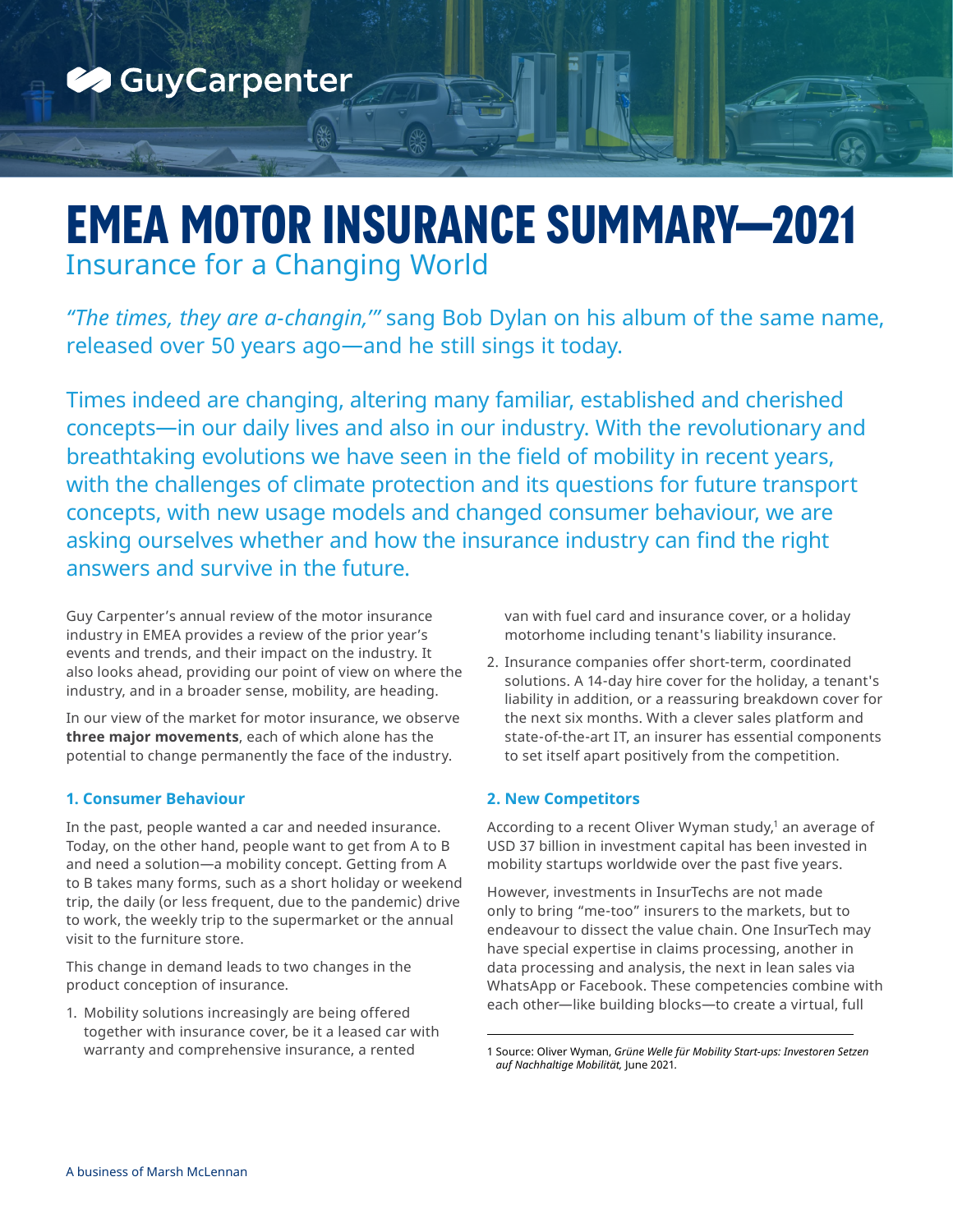insurance company. One entity can perform a certain skill particularly well, as it is its core competency, while others are delegated to those that can do them better.

## **THE COVID-19 PANDEMIC HAS SHOWN HOW QUICKLY REQUIREMENTS AND USAGE HABITS CAN CHANGE.**

The result is faster, more flexible and more agile. Free agents and managing general agents (MGAs) deserve special mention here. Long unknown in Central Europe, they are gaining more and more traction. They know the customers, master the distribution channel, define the policy–but what they seek is a pure risk taker to support growth or expansion into a new market.

#### **3. External Influences**

The topic of climate change dominates the headlines. Coalfired power plants are dirty, CO2 is the devil, new internalcombustion vehicles soon no longer will be wanted, SUVs are too big and solar panels too small.

Green investments are welcomed, whether as windowdressing or through genuine conviction. This trend may actually have a profound influence on the consumer behaviour of the next generation. Where there is only one car per family instead of two, only one policy is needed. Car sharing for a larger group is insured differently than it would be for the family car for three.

The COVID-19 pandemic has also shown how quickly requirements and usage habits can change. If no one drives, no accidents can happen. For example, in Germany, where motor insurance results in 2020 were favorable, some insurers wanted to grant additional premium refunds to their existing customers.

In the long run, however, the opposite trend may emerge. With the successful field test of the sudden and radical home office, one may observe a flight from the cities in the long term, which may be combined with an increase in individual transport.

## **Effects of Covid-19**

#### **Industry and Economic Overview**

2020 saw the first global pandemic in over a century. COVID-19, and government responses to it, affected all economic sectors in every country, with global GDP falling by 3.3%, compared with a 4.4% rise in 2019. $2$ 

The pandemic's impact on the world economy in 2020 was strong, but the end result was somewhat less drastic when compared to the initial pre-crisis projections. The consequences of the economic downturn have been particularly significant on advanced economies (-4.7%, compared with +1.6% in 2019), with the European Union (EU) GDP dropping by 7%. In contrast, the GDP of emerging markets, thanks to the swift recovery of China, declined by less than half of the above rate (-2.2%, compared with +3.6% in 2019).

During the first wave of the pandemic (mid-March to mid-May 2020), many insurance business lines experienced a double-digit reduction in new premiums written, with varying levels of recovery in national markets in subsequent months.

In a sample of the main European markets (Belgium, France, Germany, Italy, Netherlands, UK and Spain), overall written insurance premium in 2020 totaled EUR 1,031 billion, marking a 5.9% drop from 2019.

#### **COVID-19 and Motor Premiums**

According to Insurance Europe, insurers in many markets offered, on a case-by-case basis and for different lengths of time, moratoria on premium payments, free extensions to contracts, fee waivers, or even partial refunds of premium payments to respond to the restrictions on vehicle use.

- **•** In France, motor premiums grew more slowly than in previous years (+1.0%) due to rate freezes.
- **•** In some countries, a reduction in the number of newly registered vehicles added to the impact on premium volumes. This was the case in Spain (-2%) and Italy (-4%).
- **•** In Latvia, motor premiums fell 10.1% after the law was amended to allow the suspension of policies for commercial transport.

<sup>2</sup> International Monetary Fund's World Economic Outlook, April 2021.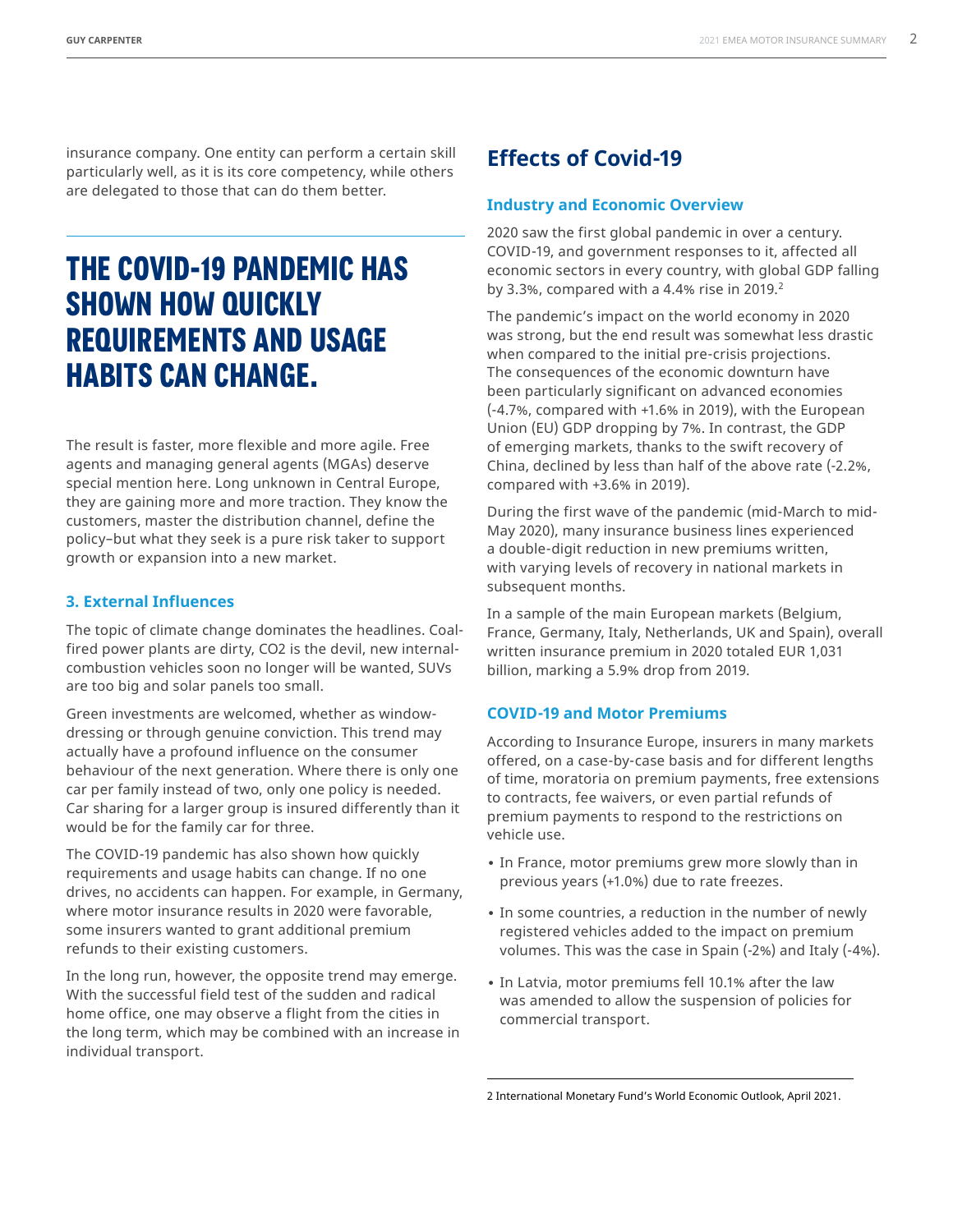- **•** In Sweden, where there were no government-imposed lockdowns in 2020, people continued to travel more or less as usual, and motor premiums increased 4%.
- **•** In some countries the number of insured vehicles continued to grow, prompting increases in premiums, such as in the Czech Republic, which saw a rise of 8.1%.

#### **COVID-19 and Claims Impact**

Government-imposed mobility restrictions meant fewer vehicles on the roads in many countries for several months of 2020. Falls in motor claims frequency mirrored the severity of the restrictions in those countries that imposed them. However, many of the same countries reported increases in average claims—and notably average bodily injury claims—as those who did drive on the quieter roads often did so at higher speeds.

The trends of growing repair costs and increasing medical costs, observed for many years, continued in 2020, pushing up claims outlays and affecting the long-term evolution of average premiums. While claims declined in many regions

in 2020, this was not the case everywhere, and the decrease in claims was generally much lower than the observed decreases in claims frequency for part of the year.

Globally, COVID-19-related insurance losses are currently estimated at anywhere between USD 50 billion and 100 billion (EUR 41-82 billion). While it will take time for the full effects of the pandemic to materialise, Guy Carpenter is able to give here a very first indication of how the European motor insurance industry fared in this exceptional year.

The preliminary figures confirm that each European market and each line of business has seen different effects from the pandemic. While there are some common trends across markets and business lines, COVID-19 has, if anything, exposed the unique role insurers play in each individual economy and the distinct way in which insurers' products and services are tailored to national market characteristics and dynamics.

In 2020 and 2021, in response to the COVID-19 pandemic, most European governments put in place unprecedented restrictions on travel and movement, including border



#### **Relative Change In Road Deaths Between 2019 And 2020 And Corresponding Percentage Change In Traffic Volume**

**Note:** traffic volume data collection methodologies differ between countries and are not comparable. Some data on traffic volulmes cover only part of the road network. CZ - traffic volume data on motoways and roads of 1st, 2nd and 3rd class category where 83% road deaths occur. LT - traffic volume data on main roads. SK - traffic volume data on motorways and roads of 1st and 2nd class category.

(Source: European Transport Safety Council 15th Road Safety Performance Index Report, June 2021)

Country codes: BG-Bulgaria, BE-Belgium, MT-Malta, IT-Italy, HU-Hungary, ES-Spain, DK-Denmark, FR-France, SI-Slovenia, PT-Portugal, HR-Croatia, AT-Austria, CZ-Czech Republic, EL-Greece, PL-Poland, IL-Israel, NO-Norway, RO-Romania, DE-Germany, UK-United Kingdom, SK-Slovakia, RS-Serbia, NL-Netherlands, CY-Cyprus, SE-Sweden, LT-Lithuania, FI-Finland, LV-Latvia, IE-Ireland, EE-Estonia, LU-Luxembourg, CH-Switzerland

\*National provisional estimates used for 2020, as final figures for 2020 were not available at the time this report went to print.

The annual number of deaths in LU and MT are particularly small and, therefore, subject to substantial annual fluctuations. Annual numbers of deaths in CY and EE are also relatively small and, therefore, may be subject to annual fluctuations.

<sup>\*\*</sup>UK data for 2020 are the provisional total for Great Britain for the year ending June 2020 combined with the total for Northern Ireland for the calendar year 2020.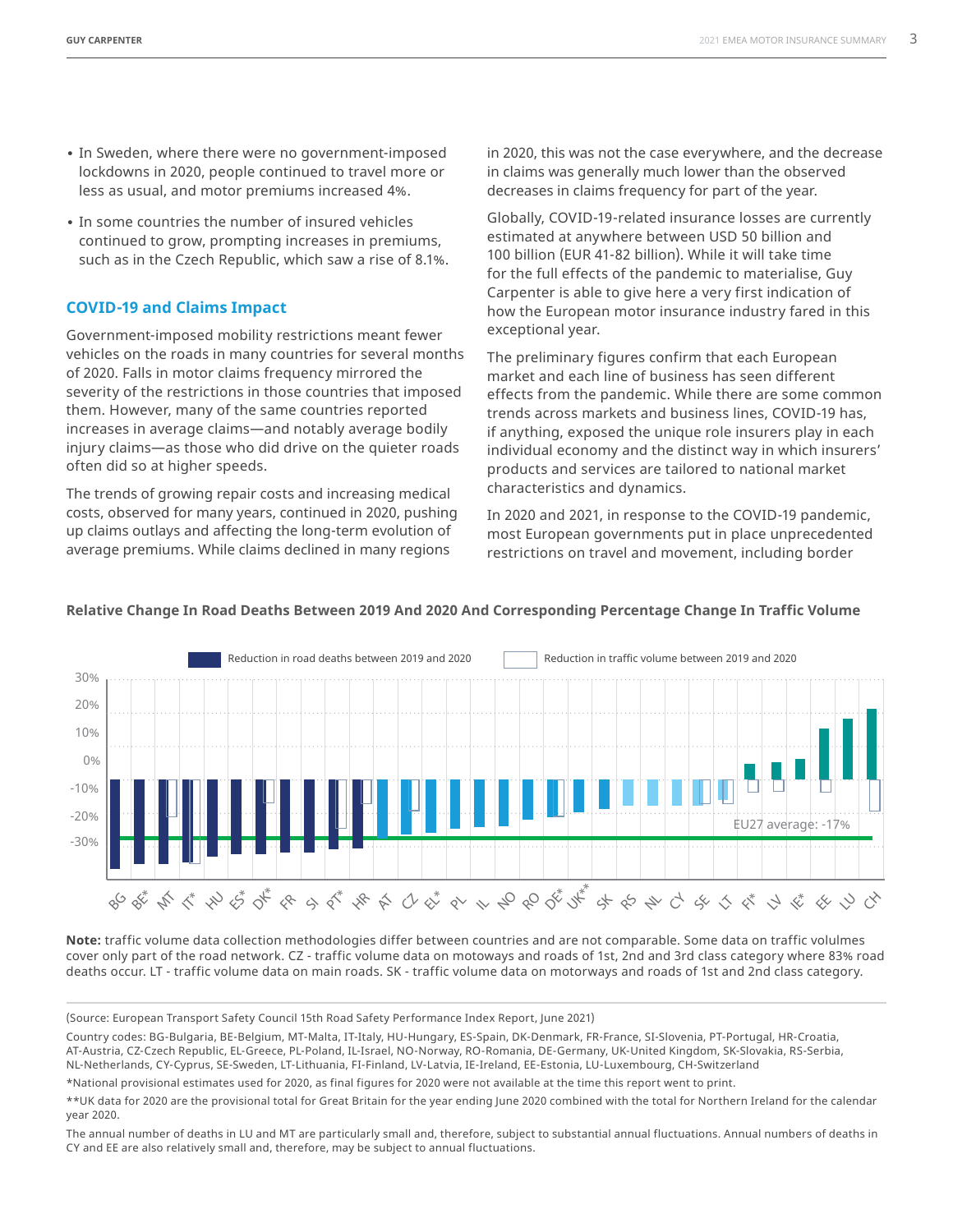

% change, 2020 vs 2019

#### **Increases and decreases in all car and electric car sales in selected countries and regions, 2020 relative to 2019**

(Source: IEA (2021) How global electric car sales defied COVID-19 in 2020

https://www.iea.org/commentaries/how-global-electric-car-sales-defied-covid-19-in-2020. All rights reserved.)

closures, lockdowns for most of the population, closure of schools, workplaces, shops, leisure and sport facilities. Those measures resulted in significantly reduced traffic volumes, and motor insurance claims were much lower than normal.

In June 2021, the European Transport Safety Council (ETSC) assessed the impacts that lockdowns had on road deaths in Europe in 2020.<sup>3</sup> A road death in the EU is defined as any person killed immediately or dying within 30 days as a result of a road collision.

- **•** Out of 32 countries for which data is available, 26 registered a decrease in road deaths in 2020 compared to 2019.
	- Bulgaria ranked first, with a 26% reduction in the number of road deaths between 2019 and 2020.
	- Switzerland registered a 21% increase, with rises of 18% in Luxembourg and 15% in Estonia.

Road deaths in the EU collectively went down by an unprecedented 17% in just one year. Yet, the exceptional 2020 results are to a large extent a consequence of COVID-19 lockdowns and there is no guarantee of continuation.

## **Motor Insurance Directive Update**

The first EU Motor Insurance Directive was adopted in 1972, to protect victims of motor vehicle accidents and facilitate the free movement of motor vehicles between member states.

Subsequently, the insurance industry adopted constant innovations to address the evolving needs and demands of consumers, and the European Commission initiated a review of the Motor Insurance Directive in 2016 through various consultations. The proposal to amend the directive was made in 2018.

After nearly three years of legislative process, in June 2021 the European Parliament and the Council reached a provisional agreement on the revision of the Motor Insurance Directive providing more protection, transparency and smoother cooperation throughout the EU.

The amended rules will better protect injured people when accidents occur in any EU member state, including domestic victims of an accident caused by a driver from another EU country.

- **•** The rules harmonise minimum amounts of cover across the EU:
	- Personal injuries: EUR 6,070,000 per accident or EUR 1,220,000 per injured party;

– Property damage: EUR 1,220,000 per accident.

<sup>3</sup> Source:

<https://etsc.eu/15th-annual-road-safety-performance-index-pin-report/>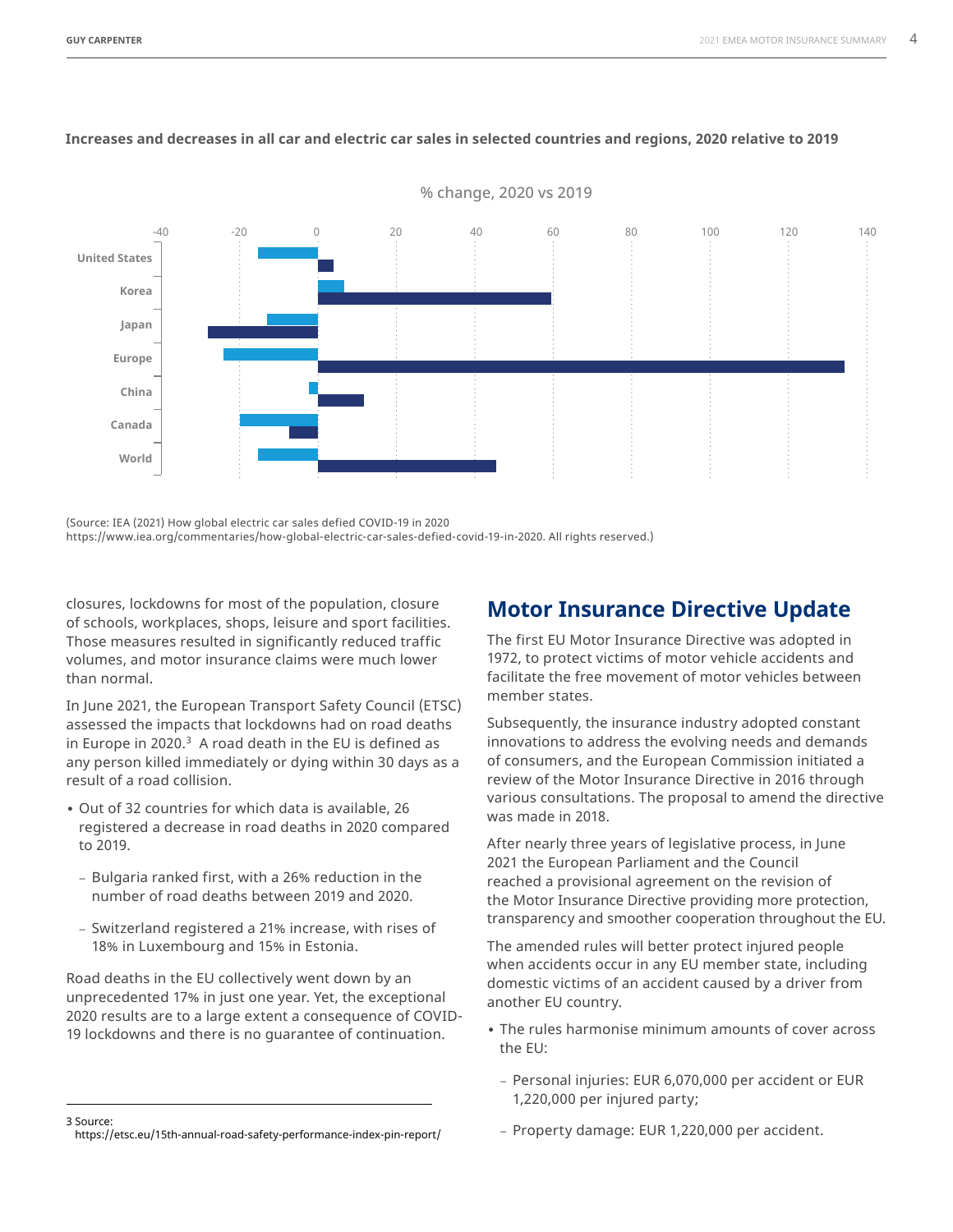- **•** The agreement also introduces mandatory use of a Single Claims History Statement and obligations to inform citizens how they can apply for compensation.
- **•** EU drivers will be able to compare prices, tariffs and coverage offered by different providers more easily thanks to new free-of-charge and independent pricecomparison tools.
- **•** To tackle uninsured driving, the amended directive allows cross-border insurance checks on vehicles. However, such checks should be non-discriminatory as part of regular checks, and not require the vehicle to be stopped.
- **•** To avoid overregulation, the amended rules allow nonroad vehicles (such as garden tractors, mobility scooters, toy cars) to be excluded, as well as excluding electric bicycles from insurance obligations. Also excluded are vehicles intended exclusively for motorsports.

The deal will need formal approval by the Parliament and Council. Once approved, the directive will enter into force 20 days after its publication in the EU Official Journal. The new rules will start to apply 24 months after the entry into force.

## **Other Ongoing Trends**

The pandemic has modified habits, behaviours, social relations and mobility in work. It has pushed companies to evolve to new organisation models and new interaction models with clients. Some of those changes will be lost once we leave the pandemic behind, but others are destined to endure and define a "new normality." No doubt, some segments of the population will rely even more on digital connections for work, education, health assistance, daily trade and essential social interactions.

The pandemic has created the environment for a strong push toward a green and sustainable transformation of the economy. In July 2020, the EU announced its support for economic recovery in all member states by injecting almost EUR 2.2 billion into 140 key transport projects.

These projects include support for sustainable transport, such as the deployment of alternative fuels infrastructure, including the installation of 17,275 charging points on the road network. The projects will receive funding through the Connecting Europe Facility, the EU's grant scheme supporting transport infrastructure.

The International Energy Agency (IEA) has identified that during 2020, sales of electric cars in Europe more than doubled over 2019 levels. Many large markets, such as France, Italy, Germany and the UK, actually had significantly higher electric car sales than in 2019 throughout almost each month of 2020. Economic and supply-chain disruptions as a result of the pandemic have affected all business

sectors worldwide. The insurance industry is no exception issues range from employee and business-continuity concerns to customer-care considerations to the financial outlook of the global insurance industry itself. Responding to these challenges may require a shift in priorities and the associated redeployment of capital to fund innovation and faster recovery.

The lower interest-rate environment has particularly affected long-tail business:

- **•** Although profitability is mainly derived from underwriting, technical reserves are in part dependent on assumptions about long-term inflation and interestrate projections, such that falling interest rates can require insurers to add to these reserves.
- **•** If inflationary pressures were to increase further as economies recover from the pandemic, this could lead to a fall in long-term real interest rates. If this were the case, then we could expect it to increase the cost of long-tail claims and claim care costs, with a knock-on effect for the underlying pricing and reserving of motor classes.
- **•** This impact could affect all losses with bodily injury components and would have many effects, one of which would be to reassess reinsurance pricing.

### **How Guy Carpenter Can Help:**  Our Client Commitment

- **•** Guy Carpenter maintains a cross-territory presence of experts in the mobility ecosystem to bring added value to clients. This cross-border collaboration is a clear advantage in achieving the best possible results and opportunities for clients.
- **•** In response to the variety of requests for collaboration that we receive, Guy Carpenter has developed a flexible toolkit. It allows each participant to receive a suitable solution, ranging from supporting growth in primary insurance (via the international Guy Carpenter MGA initiative), linking with other participants from the InsurTech ecosystem, to creating a suitable reinsurance solution.

Change has always been an integral part of the industry, which has been historically successful in answering all challenges. This will also be the case in the future—Guy Carpenter will continue to innovate in the solutions we deliver to clients.